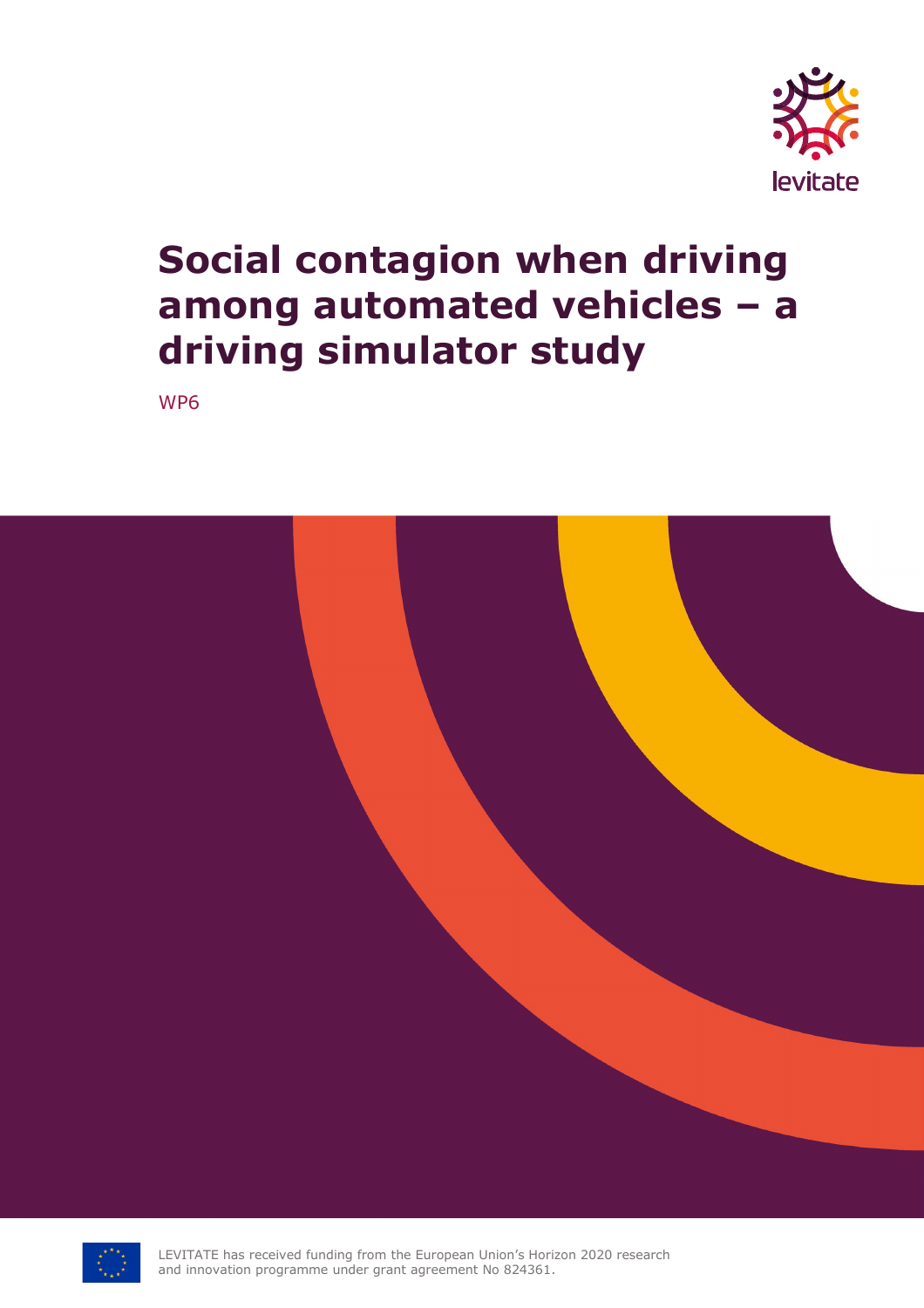

# **Social contagion when driving among automated vehicles – a driving simulator study**

Work package 6

#### **Please refer to this report as follows:**

De Zwart, R. et al. (2022). Social contagion when driving among automated vehicles a driving simulator study. Working paper of the road safety working group of the H2020 project LEVITATE.

| <b>Project details:</b>                                                |                                                                                                                                            |
|------------------------------------------------------------------------|--------------------------------------------------------------------------------------------------------------------------------------------|
| <b>Project start date:</b><br><b>Duration:</b><br><b>Project name:</b> | 01/12/2018<br>36 months<br>LEVITATE - Societal Level Impacts of Connected and Automated Vehicles                                           |
| <b>Coordinator:</b>                                                    | Pete Thomas, Prof - Prof. of Road & Vehicle Safety<br>Loughborough University<br>Ashby Road, LE11 3TU Loughborough, United Kingdom         |
|                                                                        | LEVITATE has received funding from the European Union's Horizon 2020 research<br>and innovation programme under grant agreement No 824361. |

|--|--|

#### **Legal Disclaimer**

All information in this document is provided "as is" and no guarantee or warranty is given that the information is fit for any particular purpose. The user, therefore, uses the information at its sole risk and liability. For the avoidance of all doubts, the European Commission and INEA has no liability in respect of this document, which is merely representing the authors' view.

#### © 2022 by LEVITATE Consortium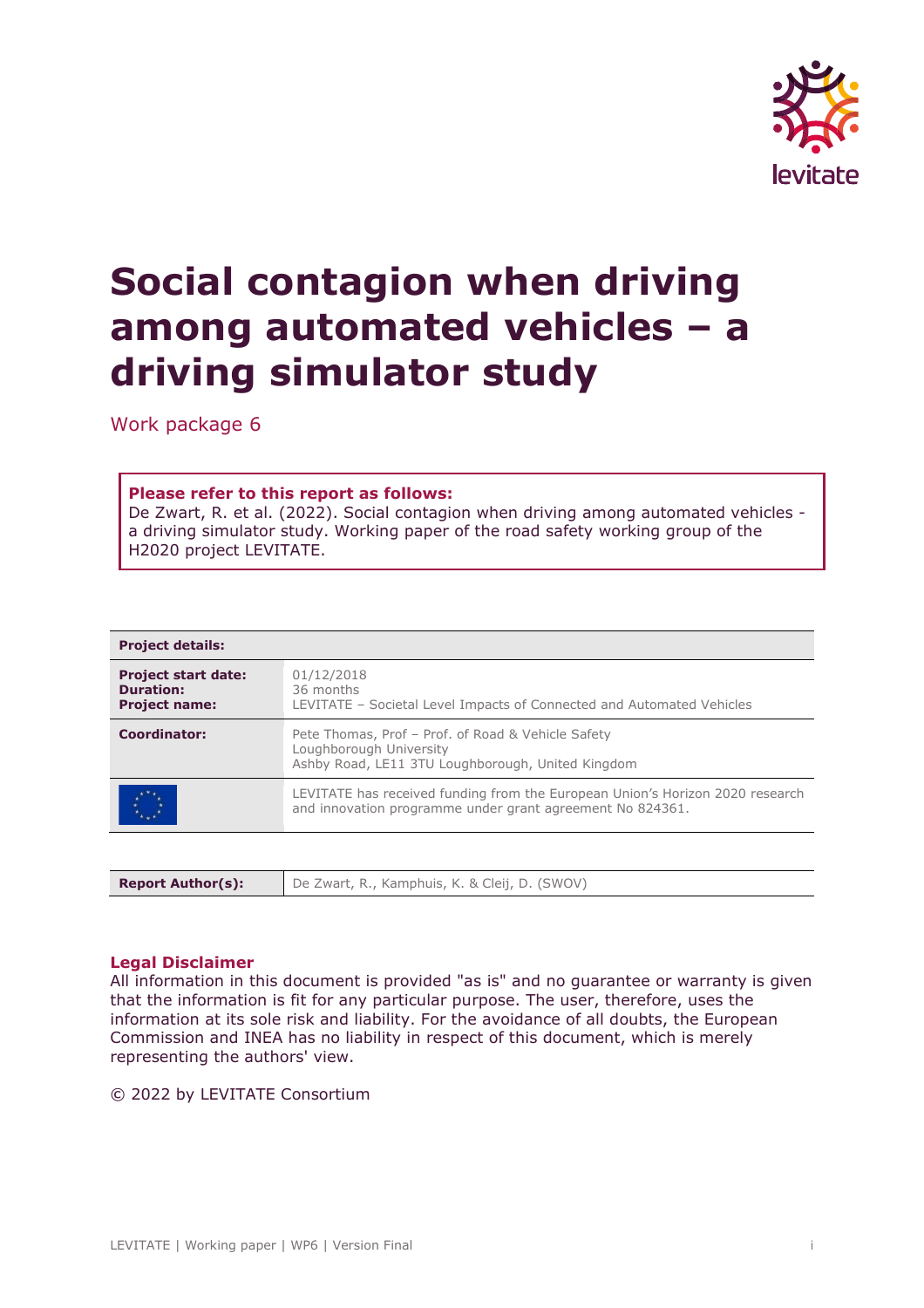

## **1 Introduction**

**This document describes the driving simulator study performed within the LEVITATE project.**

This working paper describes the different steps of the driving simulator study on behavioural adaptation of human drivers when around automated vehicles.

## **1.1 Levitate**

LEVITATE (Societal level impacts of connected and automated vehicles) is a Horizon 2020 project that aims to forecast impacts of developments related to Cooperative, Connected and Automated Mobility (CCAM). By combining multiple methods impacts can be estimated by comparing different scenarios. The different scenarios are based on interventions on top of a baseline scenario. This baseline resembles the starting point from which increasing penetration rates of automated vehicles (AVs) are introduced (Table 1).

| <b>CAV Deployment Scenarios</b>                                     |      |     |     |      |      |      |      |      |  |  |  |  |
|---------------------------------------------------------------------|------|-----|-----|------|------|------|------|------|--|--|--|--|
| <b>Type of Vehicle</b>                                              | A    | B   |     | D    | E    | F    | lG   | lН   |  |  |  |  |
| Human-Driven Vehicle -<br>passenger vehicle                         | 100% | 80% | 60% | 40%  | 20%  | 0%   | 0%   | 0%   |  |  |  |  |
| 1 <sup>st</sup> Generation (Cautious) CAV 0%<br>- passenger vehicle |      | 20% | 40% | 40%  | 40%  | 40%  | 20%  | 0%   |  |  |  |  |
| $2^{nd}$ Generation (ambitious)<br>CAV -- passenger vehicle         | 0%   | 0%  | 0%  | 20%  | 40%  | 60%  | 80%  | 100% |  |  |  |  |
| Human-driven-<br>Freight vehicle                                    | 100% | 80% | 40% | 0%   | 0%   | 0%   | 0%   | 0%   |  |  |  |  |
| Freight CAV                                                         | 0%   | 20% | 60% | 100% | 100% | 100% | 100% | 100% |  |  |  |  |

Table 1: Penetration scenarios for the LEVITATE project.

## **1.2 This document**

One of the main methods used within the LEVITATE project is traffic simulation. Traffic simulation is widely applied to estimate potential impacts of automated vehicles and relies on the mathematical modelling of transport systems. Driver models are used to simulate the different vehicles within the transport system. A more detailed description of the traffic simulation methods used within Levitate can be found in deliverable D3.2 (Elvik, Meyer, Hu, Ralbovsky, Vorwagner & Boghani, 2020).

Within the project several key differences in driving behaviour between AVs and human driven vehicles (HV) are set. Among these differences are a smaller time-headway, smaller reaction times, stricter speed control and less speed and lateral variations for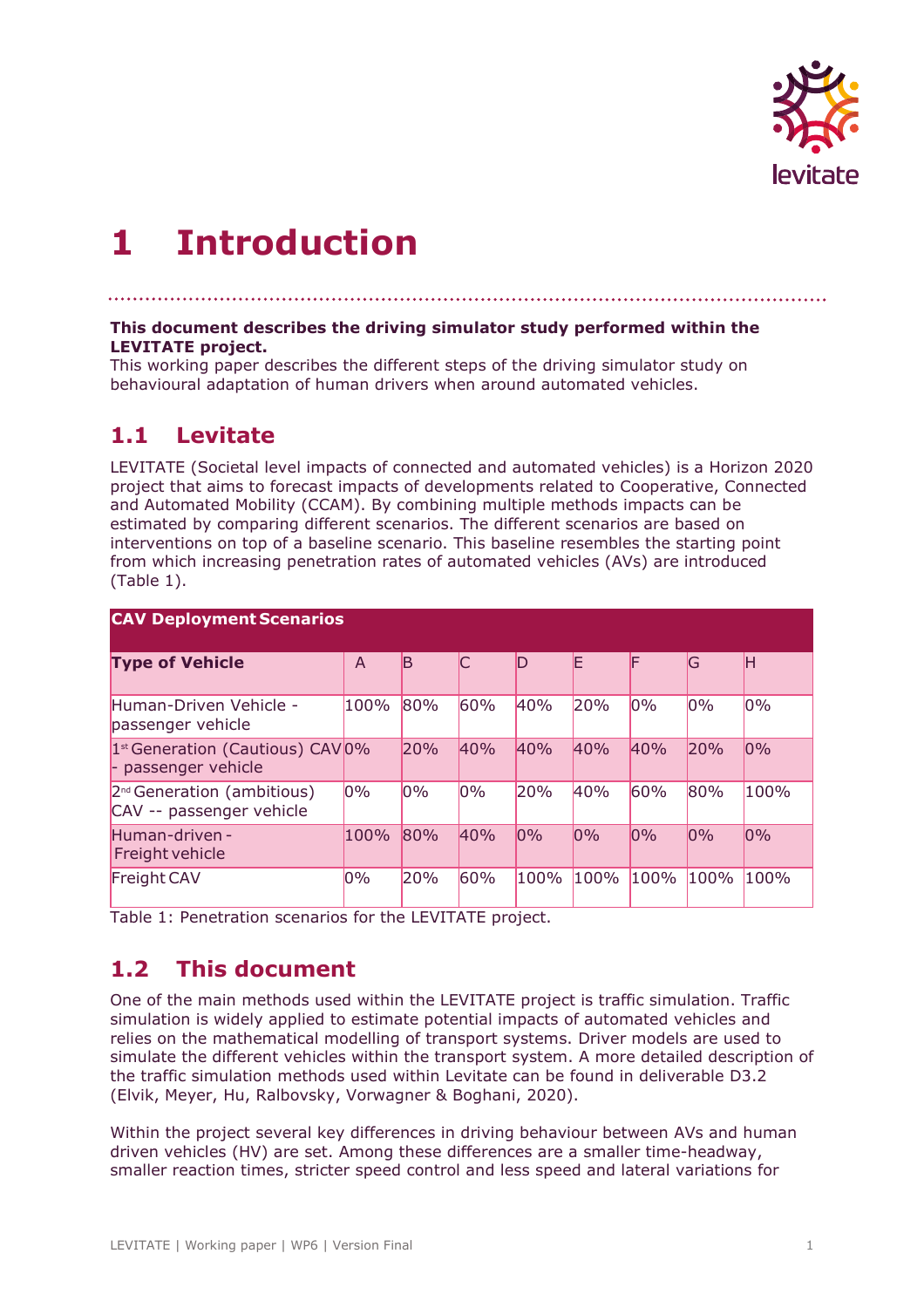

AVs compared to HVs. These aspects of automated vehicles could be imitated by human drivers, influencing their driving behaviour. In order to investigate the effects of the increasing penetration rate of automated vehicles on the driving behaviour of the other road users and potential needed adjustments to driver behaviour models used in microsimulations a driving simulator study was set up.

This document focusses on the current knowledge relating to social contagion in traffic and automated vehicles and describes the driving simulator study including results and a discussion of the process. Chapter 2 provides background information about human driver models and behavioural adaptation due to social contagion. Chapter 3 describes the study aims and process. Chapter 4 provides results of the performed study and chapter 5 discusses the impacts on further research.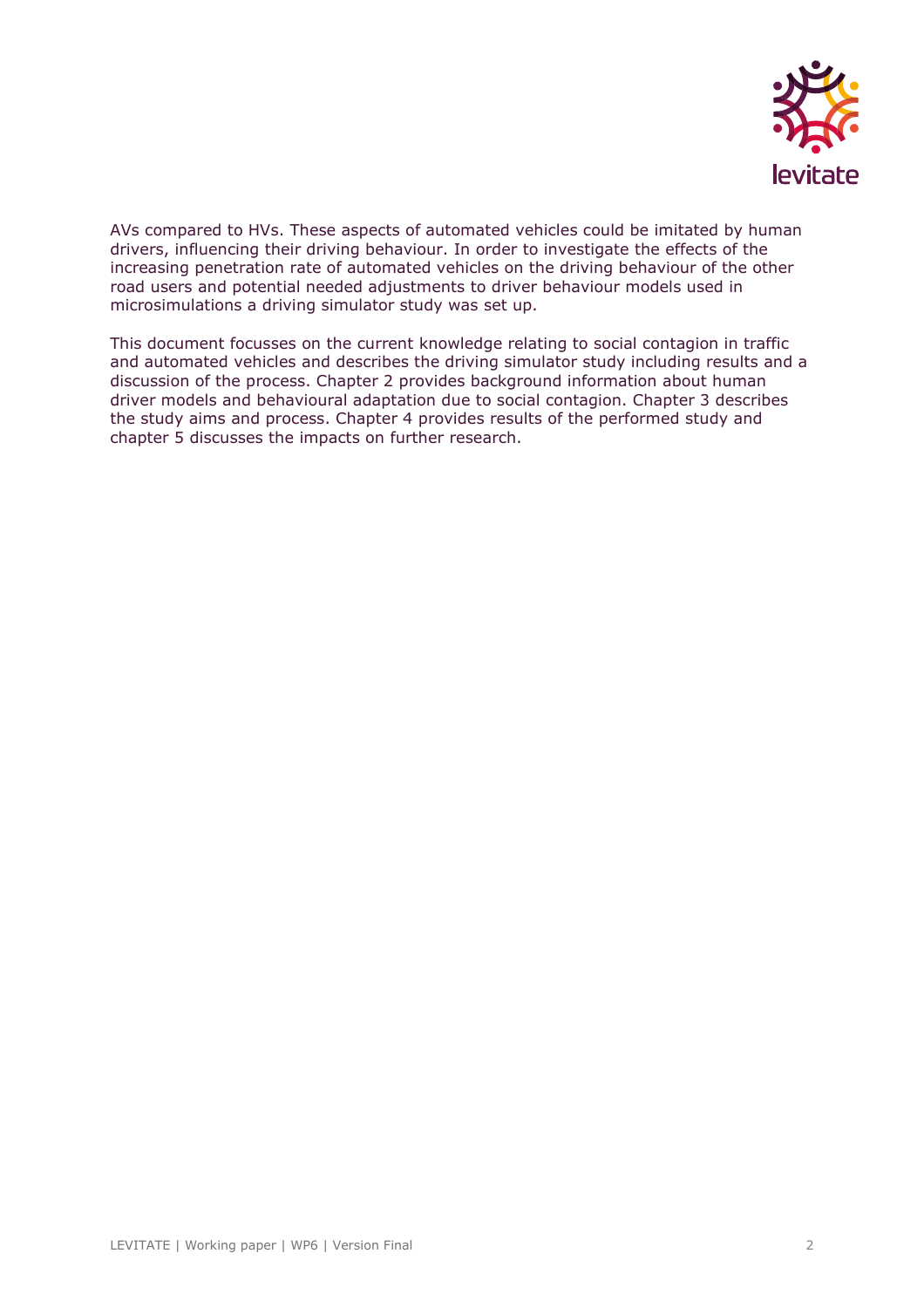

# **2 Current knowledge**

#### **This chapter shortly discusses the current knowledge about human driver models and behavioural adaptation.**

The microsimulation platform used within the Levitate project is Aimsun Next. This platform models a defined traffic system by utilizing models of human driver behaviour for each individual vehicle.Impacts of different settings on aspects of the traffic system such as traffic flow and capacity can than ben determined. These driver models are based on data from real-world observations and scientific studies. Different microsimulation platforms might use different models for separate parts of driver behaviour and could use different parameters within these models.

### **2.1 Human driver models**

To model impacts of the introduction of AVs in the traffic system it is important to have valid models of human and automated driving behaviour. Models currently in use have been shown to accurately represent current driving behaviour (AbuAli & Abou-zeid, 2016). Models for the behaviour of the automated vehicles are made by adjusting parameters within the human driver behaviour models to match expected behaviour of AVs. As the Levitate project uses two distinct types of AV, cautious and ambitious, two different models are used. The cautious AVs are more defensive drivers and adopt bigger time-headways. Ambitious AVs on the other hand are expected to more closely represent later models that utilize the advantages of automated systems to adopt smaller timeheadways. Deliverable 3.2 describes the differences between the two types of AV in more detail. The models for human driver behaviour remain constant for all the different penetration scenarios.

## **2.2 Behavioural adaptation**

Humans are adaptive creatures, often adjusting their behaviour to the environment. Phenomena like social contagion have been described in many different situations such as crowd behaviour during evacuations (Hasan & Ukkusuri, 2011) and crossing against the light for pedestrians (Pelé, Bellut, Debergue, Gauvin, Jeanneret, Leclere et al., 2017). There is also evidence of social contagion among car drivers as shown by, for example, Arthur (2011) and Gouy, Wiedemann, Stevens, Brunett & Reed (2014). Arthur (2011) found four different groups of drivers, high and low speed drivers with two intermediate groups. The two intermediate groups showed signs of imitation behaviour in that they adjusted their speed to the vehicles driving in their vicinity. Gouy et al. (2014) found contagion effects when driving in close proximity of AVs. Participants adjusted longitudinal control according to the following distance of trucks driving in a platoon next to them, shortening their minimum time-headway when the platoon drove closer together. Connolly & Aberg (1993) found indications that the effect of social contagion is influenced by the number of road users adopting certain behaviours. It is therefore plausible that as the number of AVs increases the contagion effects become more pronounced in human drivers.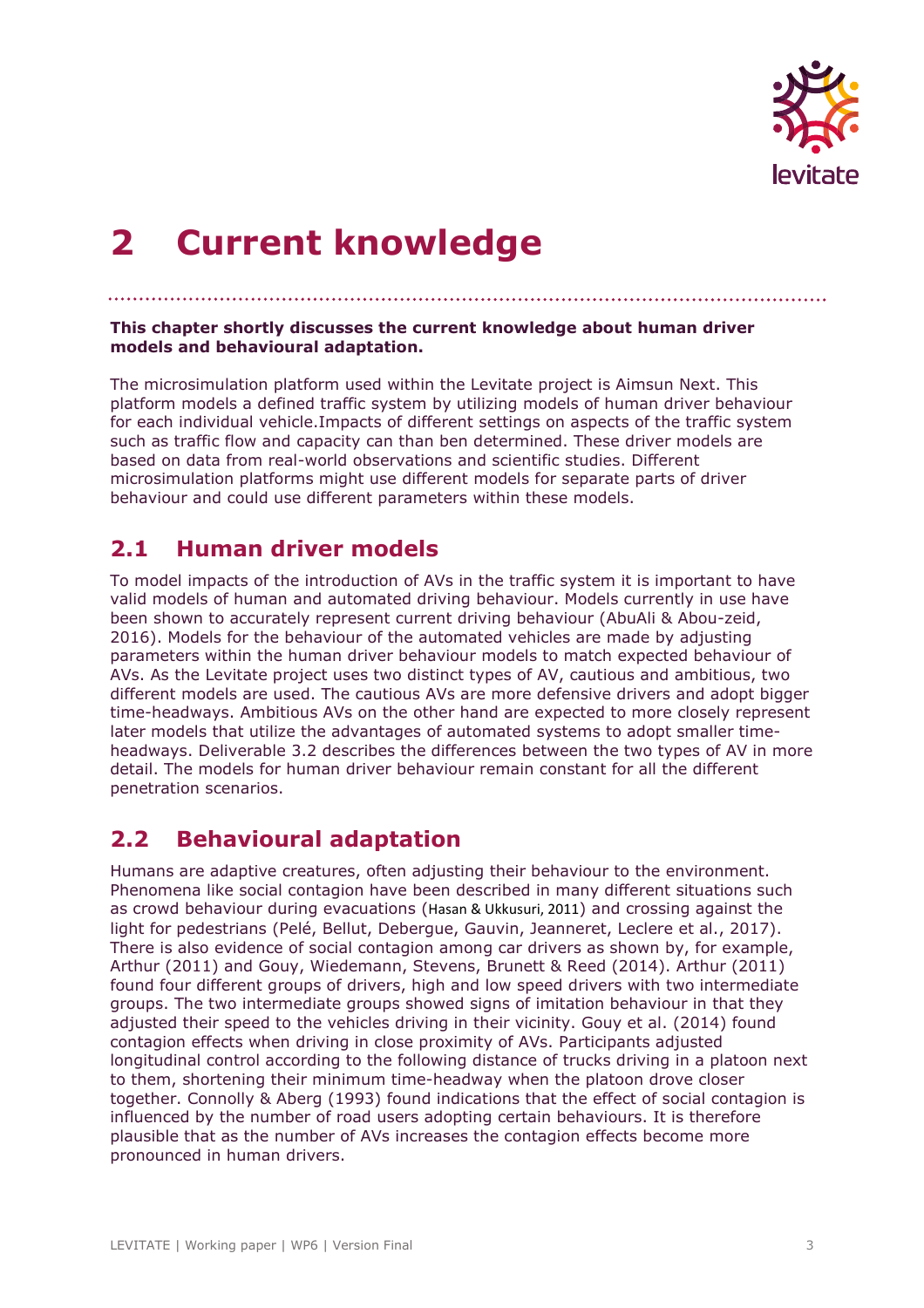

However, most studies and human driver models currently do not take behavioural adaptations caused by social contagion due to driving close to AVs into account (Deluka Tibljaš et al., 2018; Karbasi & O'Hern, 2022; Morando et al., 2017; Morando et al., 2018; Rezaei & Caulfield, 2021; Stanek et al., 2018).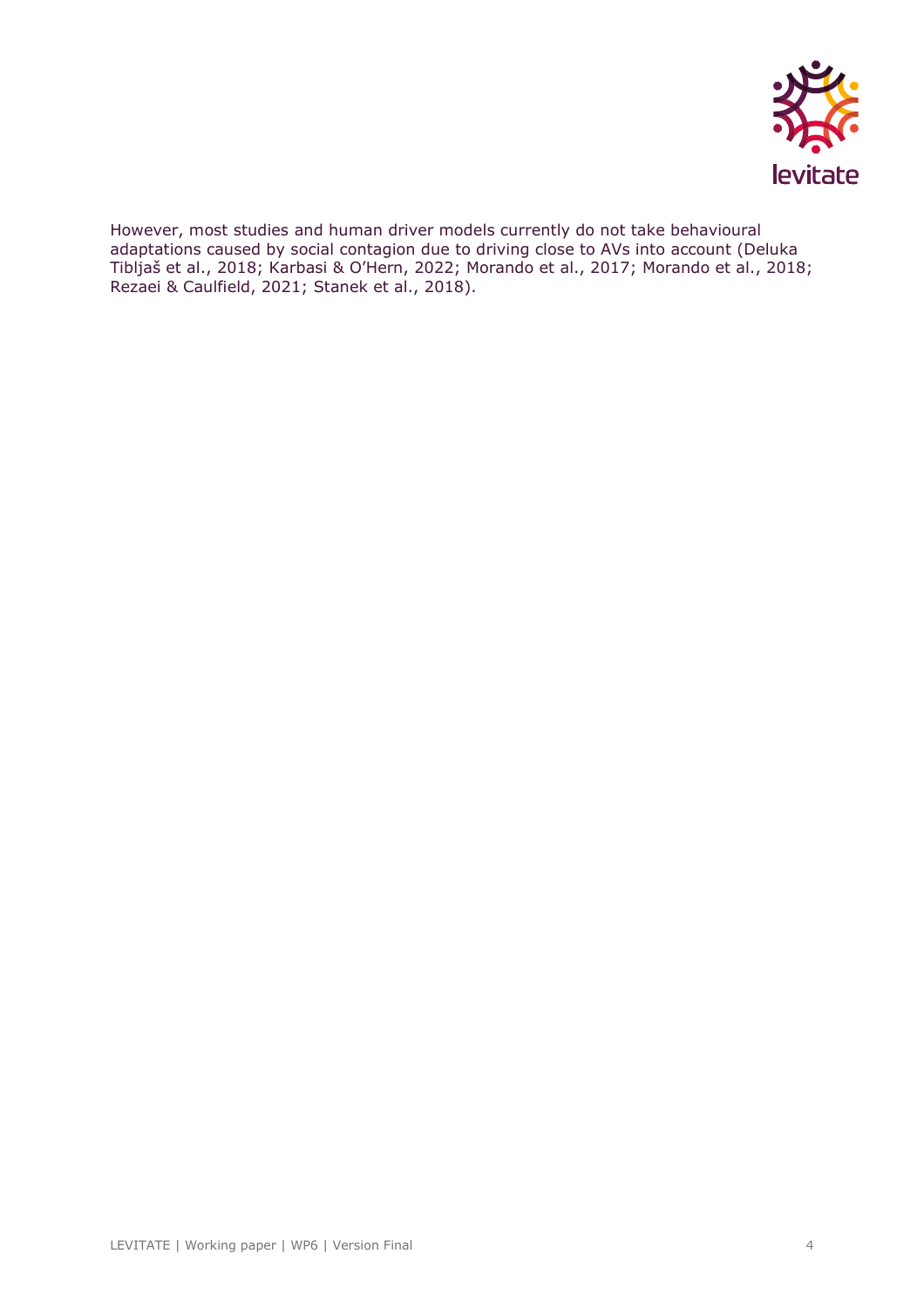

## **3 The study**

**This chapter provides information about the development and results of the performed study.** For a more detailed description see the paper by de Zwart, Kamphuis and Cleij (2022).

## **3.1 Aim and hypotheses**

The aim of the study is to examine potential behavioural adaptation effects for human drivers when driving in close proximity of multiple AVs. We hypothesise that human drivers adapt their driving behaviour to surrounding vehicles. We expect that changes in driving behaviour are visible in time-headway, reaction times at traffic lights and in driving speed. As the penetration rate of AVs increases we expect that participants will adopt behaviour more closely mirroring the behaviour of the surrounding AVs. Originally the goal was also to incorporate the found effects into behavioural models used during the Levitate project. Delays due to Covid-19 made this no longer feasible.

### **3.2 Setup**

The performed study uses a within subjects design where the three conditions (0%, 50%, and 100% AVs) were presented in a random order. A total of 32 participants were recruited online and participants were accepted into the study if they had a driving license for at least 5 years at time of recruitment and had no prior history of simulation or car sickness. Despite the check for known history of simulator sickness a total of 15 participants were unable to finish the full study due to feelings of sickness.

A fixed base driving simulator was used for data collection. Attempts were made to link the driving simulator with the AIMSUN microsimulation software to ensure the exact same behaviour of vehicles in the driving simulator and in the microsimulations. Unfortunately, this approach turned out not to be feasible within the available time. In order to ensure that the driving behaviour of the other traffic in the driving simulator still match as close as possible to the behaviour of those vehicles in the microsimulation a series of adjustments was made to the existing driver behavioural models of the driving simulator. These adjustments result in vehicles that resemble the ambitious AVs used in other parts of the project (Papazikou, Zach, Boghani, Elvik, Tympakianaki, Nogues et al., 2020).

Key differences between the simulated human driven and simulated automated vehicles during the study relate to their following distance and time-headway, their speed control and their reaction times. The automated vehicles adopt smaller time-headways (AV: 0.5s vs HV: 1.1s), stricter speed control (lower variation in AVs) and lower reaction times at stop (AV: 0.1s, HV: 1.2s), at traffic lights (AV: 0.1 vs HV:1.6) and during driving (AV: 0.1s, HV: 0.8s) than the simulated human vehicles. The route for all three drives was chosen in such a way that two predetermined traffic events of interest occurred in each drive. These events were chosen because they put the participant next to other traffic but still allow free choice of speed. The stationary event consisted of the participant being stopped at a traffic light with 2 vehicles in the lane next to the participant (see Fig 1a). The other event consisted of a straight section of road where the participant was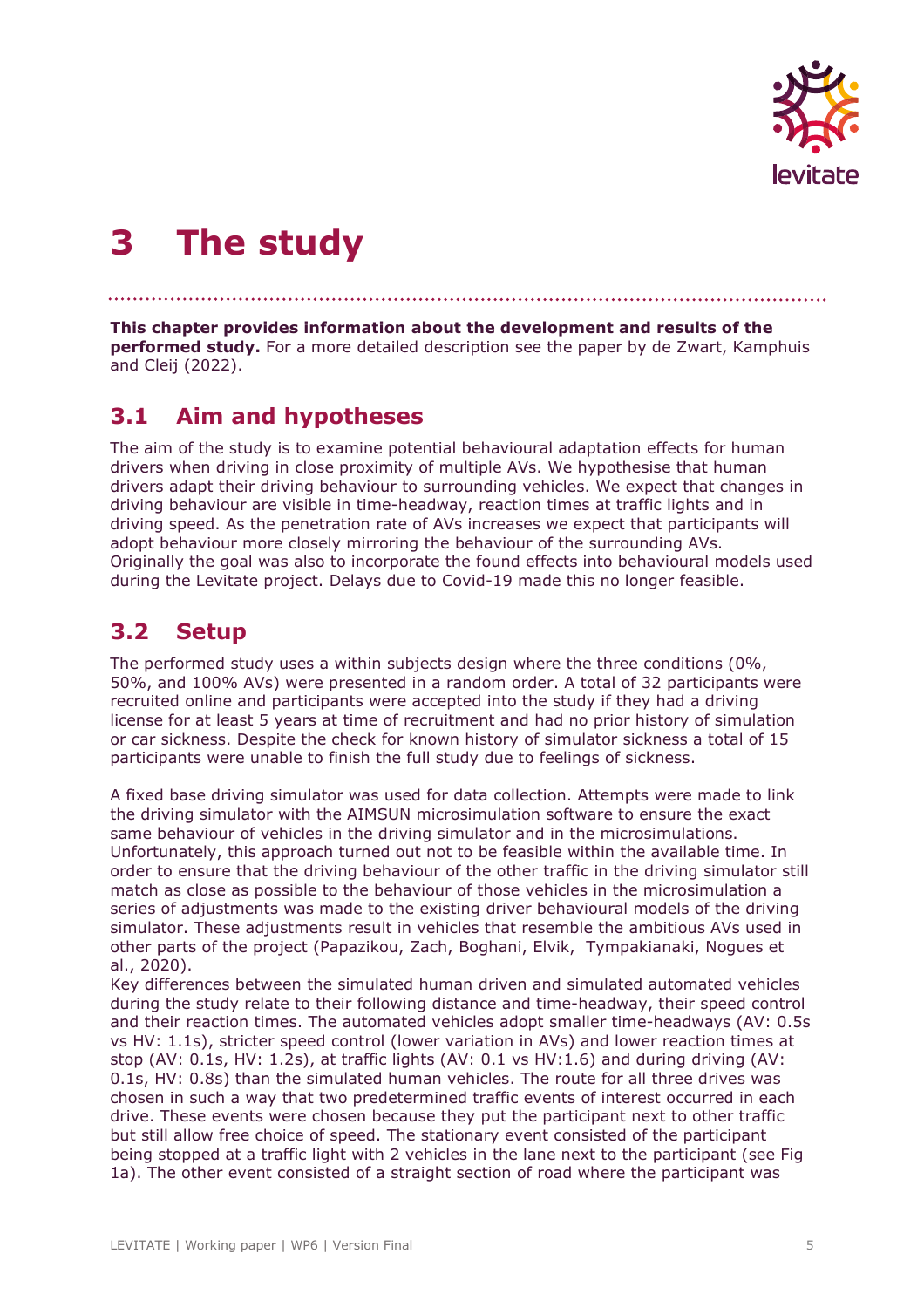

surrounded by other traffic at cruising speed (see Fig 1b). For a more detailed description of the events see the paper by de Zwart, Kamphuis and Cleij (2022).



**Fig. 1.** Events encountered during the test trial in the 50 percent condition (standstill event on the left (a), cruising event on the right (b)). White dot: simulator car, red dot: simulated human vehicle and blue dot: AV. Colours of the vehicles were randomized during the test trials.

## **3.3 Results**

A comparison was made of the driving behaviour of participants during the three different drives. Analysis focussed on several dependent variables that relate to reaction times, lateral and longitudinal control and control of the vehicle.

For the standstill event at the traffic light, several significant effects were found. Participants showed lower reaction times to green light when the vehicles in the neighbouring lane consisted of AVs. In addition to this, participants showed a shorter time until maximum acceleration when next to AVs. In both findings the behaviour of the participants changes to more closely resemble the behaviour of the AVs.

For the cruising condition, participants adopted significantly smaller time-headways and lead distance when surrounding traffic consisted of more AVs. However, the speed difference with the vehicle in front was significantly smaller in the conditions with more AVs present. Mean speed increased as the percentage of AVs increased with participants driving on average below the speed limit during all conditions. speed deviations showed significant reduction when comparing the 0% condition with the 100% condition.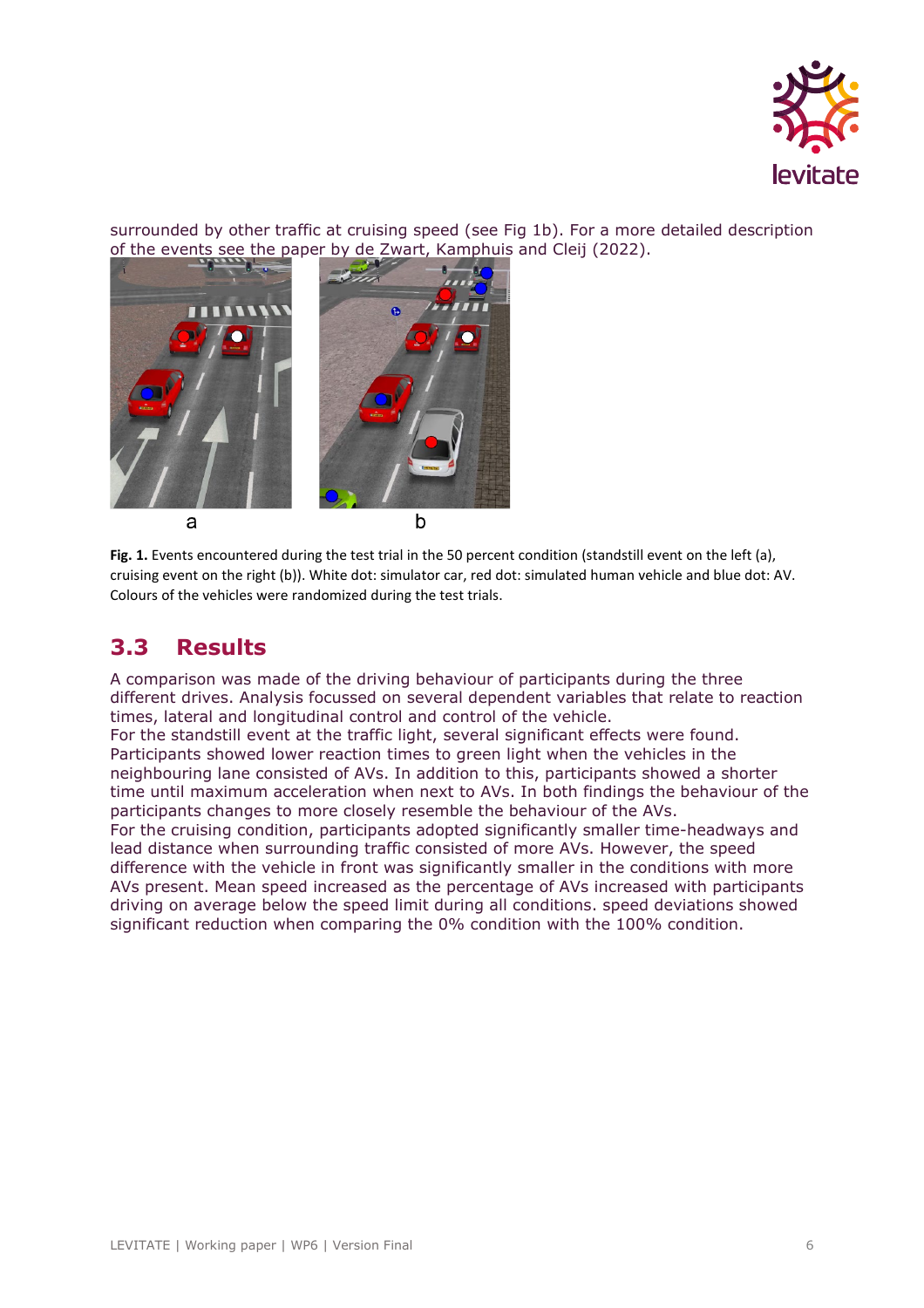

## **4 Impacts and conclusions**

The results of the performed study show several examples of social contagion relating to driving behaviour. Participants show significantly lower time-headways and following distance when driving between traffic consisting of AVs than when driving among simulated human vehicles. These effects show increased potency as the percentage of AVs in traffic increases. These results match what was found in Gouy (2014) where driving next to a platoon resulted in reduced headways in participants. Because human drivers do not posses the same abilities as automated vehicles the shown adaptive behaviour could pose risks and should be taken into consideration when assessing the safety impact of AVs in the traffic system.

However, while following distance decreased so did the speed difference between the participant and the lead vehicle as the percentage of AVs increased. This is likely related to the decrease in speed deviation participants show when AV penetration rate increases. As the speed of AVs is more constant and more predictable this could aide participants in keeping their own speed constant. This matches the findings of Mahdinia,

Mohammadnazar, Arvin & Khattak (2021). They found that participants showed more stable traffic flow in the presence of automated vehicles. Some microsimulation software already takes into account effects the lead vehicle can have on the follower vehicle (Olstam & Tapani, 2004). These do however not take into account adjacent vehicles and might not cover the full extent of social contagion on driving behaviour.

When pulling away from a green light participants also showed signs of social contagion. Reaction times, as measured by the first press on the gas pedal, decreased when participants were next to an AV. The time until maximum acceleration also decreased when participants were next to an AV compared to being next to a simulated human vehicle. These results are likely adaptions to the fact that AVs show quicker response to a green light than the human vehicles. These adaptation could influence traffic flow by reducing the time it takes to get going at a traffic light. However, more aggressive acceleration can also be linked to an increased risk of crashes (Scanlon, Sherony & Gabler, 2017).

This study provides insight into possible social contagion effects that are introduced as AVs become more common. While social contagion is not unique to automated vehicles their behaviour is based on assumptions that do not hold for human drivers. Automated vehicles rely on very low reaction times and complete lack of inattention, both of which are not feasible for human drivers.